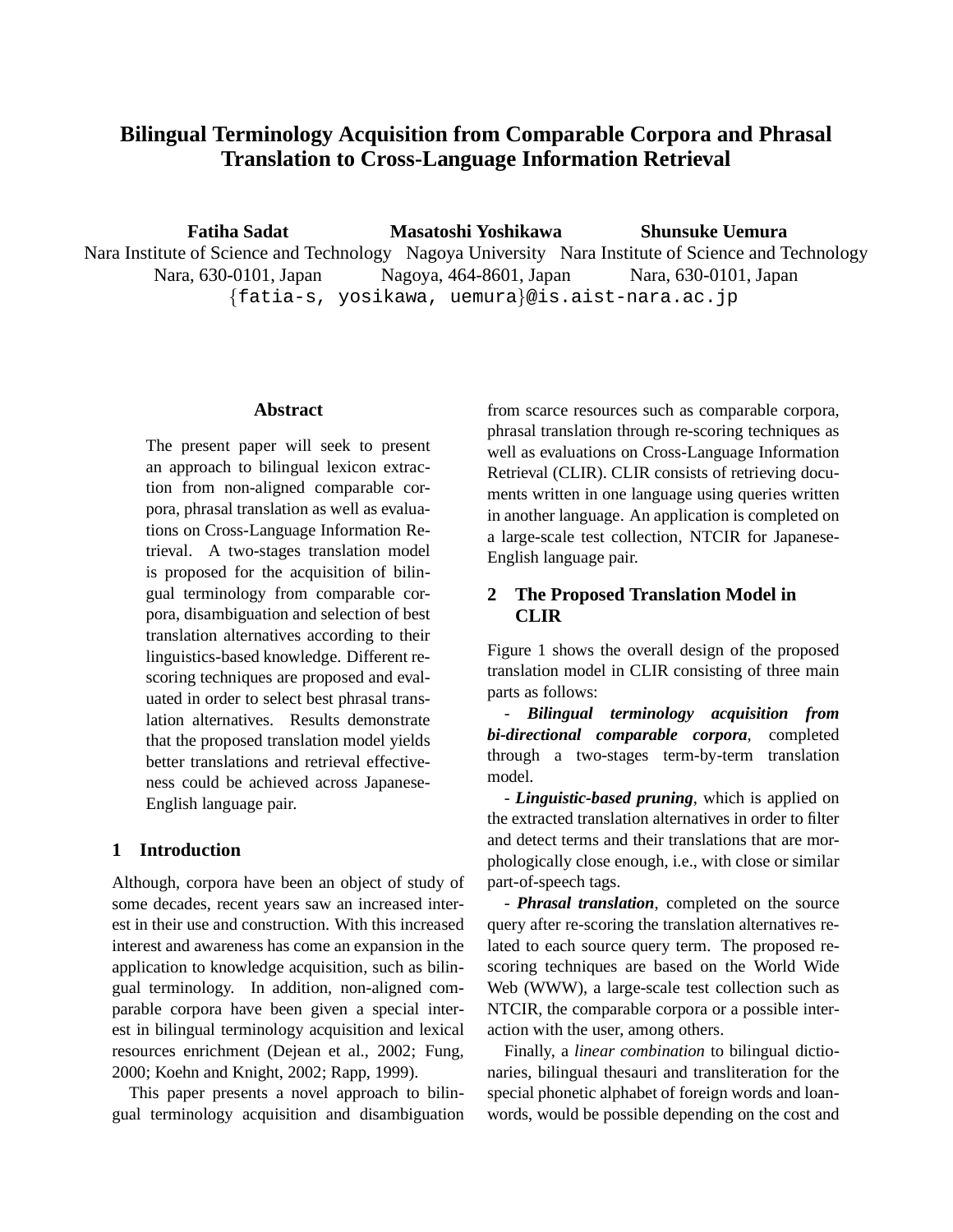availability of linguistic resources.

## **2.1 Two-stages Comparable Corpora-based Approach**

The proposed two-stages approach on bilingual terminology acquisition and disambiguation from comparable corpora (Sadat et al., 2003) is described as follows:

- Bilingual terminology acquisition from source language to target language to yield a first translation model, represented by similarity vectors  $SIM_{S\rightarrow T}$ .

- Bilingual terminology acquisition from target language to source language to yield a second translation model, represented by similarity vectors  $SIM_{T\rightarrow S}.$ 

- Merge the first and second models to yield a twostages translation model, based on bi-directional comparable corpora and represented by similarity vectors  $SIM_{(S \leftrightarrow T)}$ .

We follow strategies of previous researches (Dejean et al., 2002; Fung, 2000; Rapp, 1999) for the first and second models and propose a merging and disambiguation process for the two-stages translation model. Therefore, context vectors of each term in source and target languages are constructed following a statistics-based metric. Next, context vectors related to source words are translated using a preliminary bilingual seed lexicon. Similarity vectors  $SIM_{S\rightarrow T}$  and  $SIM_{T\rightarrow S}$  related to the first and second models respectively, are constructed for each pair of source term and target translation using the cosine metric.

The merging process will keep common pairs of source term and target translation (s,t) which appear in  $SIM_{S\rightarrow T}$  as (s,t) but also in  $SIM_{T\rightarrow S}$  as (t,s), to result in combined similarity vectors  $SIM_{S \leftrightarrow T}$ for each pair (s,t).The product of similarity values in vectors  $SIM_{S\rightarrow T}$  and  $SIM_{T\rightarrow S}$  will yield similarity values in  $SIM_{S \leftrightarrow T}$  for each pair (s,t) of source term and target translation.

#### **2.2 Linguistics-based Pruning**

Morphological knowledge such as Part-of-Speech (POS), context of terms extracted from thesauri could be valuable to filter and prune the extracted translation candidates. POS tags are assigned to each source term (Japanese) via morphological analysis.



Figure 1: The Overall Design of the Proposed Model for Bilingual Terminology Acquisition and Phrasal Translation in CLIR

As well, a target language morphological analysis will assign POS tags to the translation candidates. We restricted the pruning technique to nouns, verbs, adjectives and adverbs, although other POS tags could be treated in a similar way. For Japanese-English pair of languages, Japanese nouns and verbs are compared to English nouns and verbs, respectively. Japanese adverbs and adjectives are compared to English adverbs and adjectives, because of the close relationship between adverbs and adjectives in Japanese (Sadat et al., 2003).

Finally, the generated translation alternatives are sorted in decreasing order by similarity values and rank counts are assigned in increasing order. A fixed number of top-ranked translation alternatives are selected and misleading candidates are discarded.

#### **2.3 Phrasal Translation**

Query translation ambiguity can be drastically mitigated by considering the query as a phrase and restricting the single term translation to those candidates that were selected by the proposed combined statistics-based and linguistics-based approach (Sadat et al., 2003). Therefore, after generating a ranked list of translation candidates for each source term, re-scoring techniques are proposed to estimate the coherence of the translated query and decide the best phrasal translation.

Assume a source query Q having n terms  $\{s_1\}$  $\ldots s_n$ . Phrasal translation of the source query Q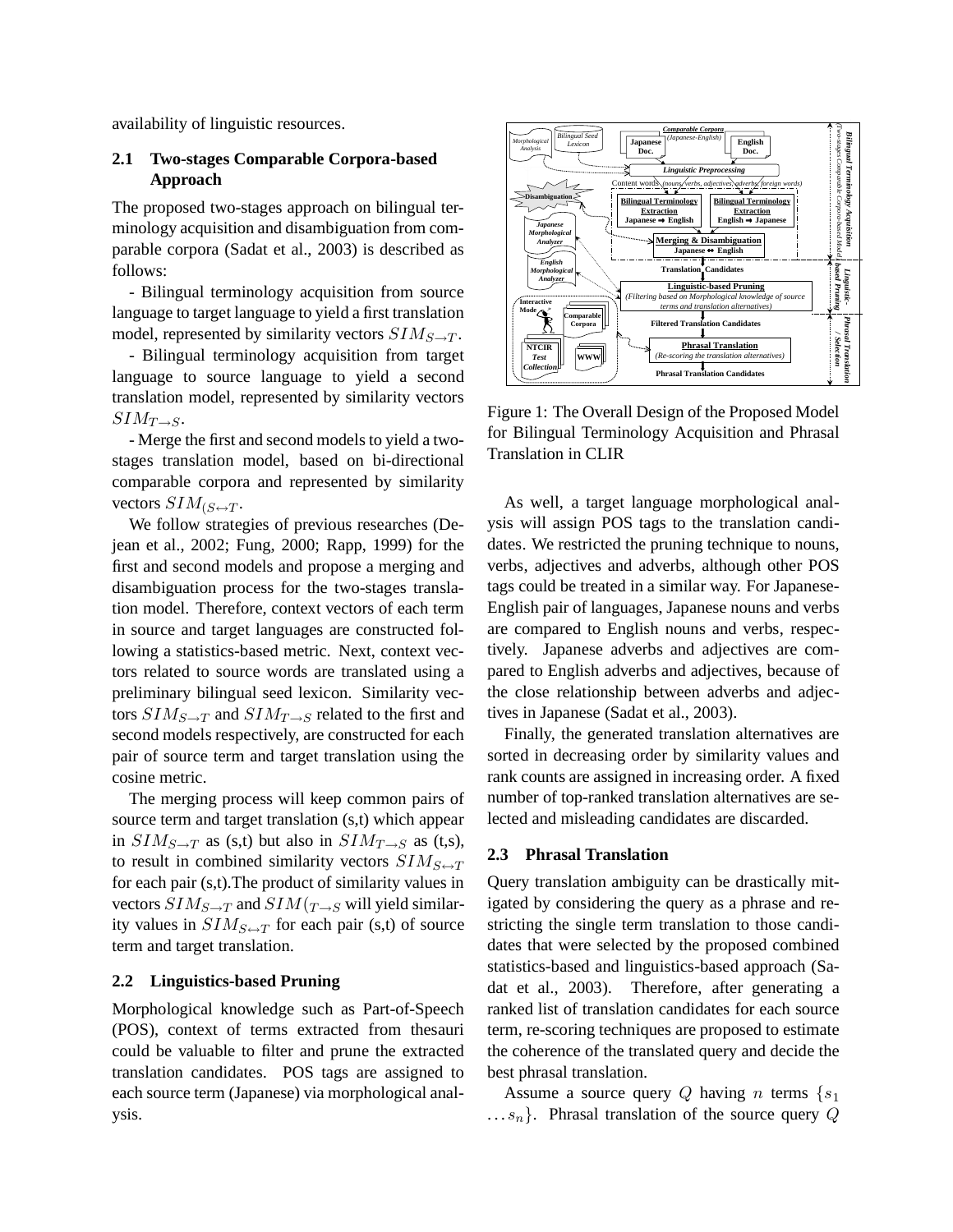is completed according to the selected top-ranked translation alternatives for each source term  $s_i$  and a re-scoring factor  $RF_k$ , as follows:

$$
Q_{phras} = \sum_{k=1. \text{thres}} [Q_k(s_1..s_n) \times RF_k(t_1..t_n;s_1..s_n)]
$$

Where,  $Q_k(s_1...s_n)$  represents the phrasal translation candidate associated to rank  $k$ . The re-scoring factor  $RF_k(t_1..t_n; s_1..s_n)$  is estimated using one of the rescoring techniques, described below.

#### *Re-scoring through the WWW*

The WWW can be considered as an exemplar linguistic resource for decision-making (Grefenstette, 1999). In the present study, the WWW is exploited in order to re-score the set of translation candidates related to the source terms.

Sequences of all possible combinations are constructed between elements of sets of highly ranked translation alternatives. Each sequence is sent to a popular Web portal (here, *Google*) to discover how often the combination of translation alternatives appears. Number of retrieved WWW pages in which the translated sequence occurred is used to represent the re-scoring factor  $RF$  for each sequence of translation candidates. Phrasal translation candidates are sorted in decreasing order by re-scoring factors RF. Finally, a number (*thres*) of highly ranked phrasal translation sequences is selected and collated into the final phrasal translation.

#### *Re-scoring through a Test Collection*

Large-scale test collections could be used to rescore the translation alternatives and complete a phrasal translation. We follow the same steps as the WWW-based technique, replacing the WWW by a test collection and a retrieval system to index documents of the test collection.

NTCIR test collection (Kando, 2001) could be a a good alternative for Japanese-English language pair, especially if involving the comparable corpora.

#### *Re-scoring through the Comparable Corpora*

Comparable corpora could be considered for the disambiguation of translation alternatives and thus selection of best phrasal translations (Sadat et al., 2002). Our proposed algorithm to estimate the rescoring factor RF, relies on the source and target language parts of the comparable corpora using statistics-based measures. Co-occurrence tendencies are estimated for each pair of source terms

using the source language text and each pair of translation alternatives using the target language text.

#### *Re-scoring through an Interactive Mode*

An interactive mode (Ogden and Davis, 2000) could help solve the problem of phrasal translation. The interactive environment setting should optimize the phrasal translation, select best phrasal translation alternatives and facilitate the information access across languages. For instance, the user can access a list of all possible phrases ranked in a form of hierarchy on the basis of word ranks associated to each translation alternative. Selection of a phrase will modify the ranked list of phrases and will provide an access to documents related to the phrase.

#### **3 Experiments and Evaluations in CLIR**

Experiments have been carried out to measure the improvement of our proposal on bilingual Japanese-English tasks in CLIR, i.e. Japanese queries to retrieve English documents. Collections of news articles from Mainichi Newspapers (1998-1999) for Japanese and Mainichi Daily News (1998-1999) for English were considered as comparable corpora. We have also considered documents of NTCIR-2 test collection as comparable corpora in order to cope with special features of the test collection during evaluations. NTCIR-2 (Kando, 2001) test collection was used to evaluate the proposed strategies in CLIR. SMART information retrieval system (Salton, 1971), which is based on vector space model, was used to retrieve English documents.

Thus, Content words (nouns, verbs, adjectives, adverbs) were extracted from English and Japanese texts. Morphological analyzers, ChaSen version 2.2.9 (Matsumoto and al., 1997) for texts in Japanese and OAK2 (Sekine, 2001) for texts in English were used in linguistic pre-processing. EDR (EDR, 1996) was used to translate context vectors of source and target languages.

First experiments were conducted on the several combinations of weighting parameters and schemes of SMART retrieval system for documents terms and query terms. The best performance was realized by ATN.NTC combined weighting scheme.

The proposed two-stages model using comparable corpora showed a better improvement in terms of average precision compared to the simple model (one